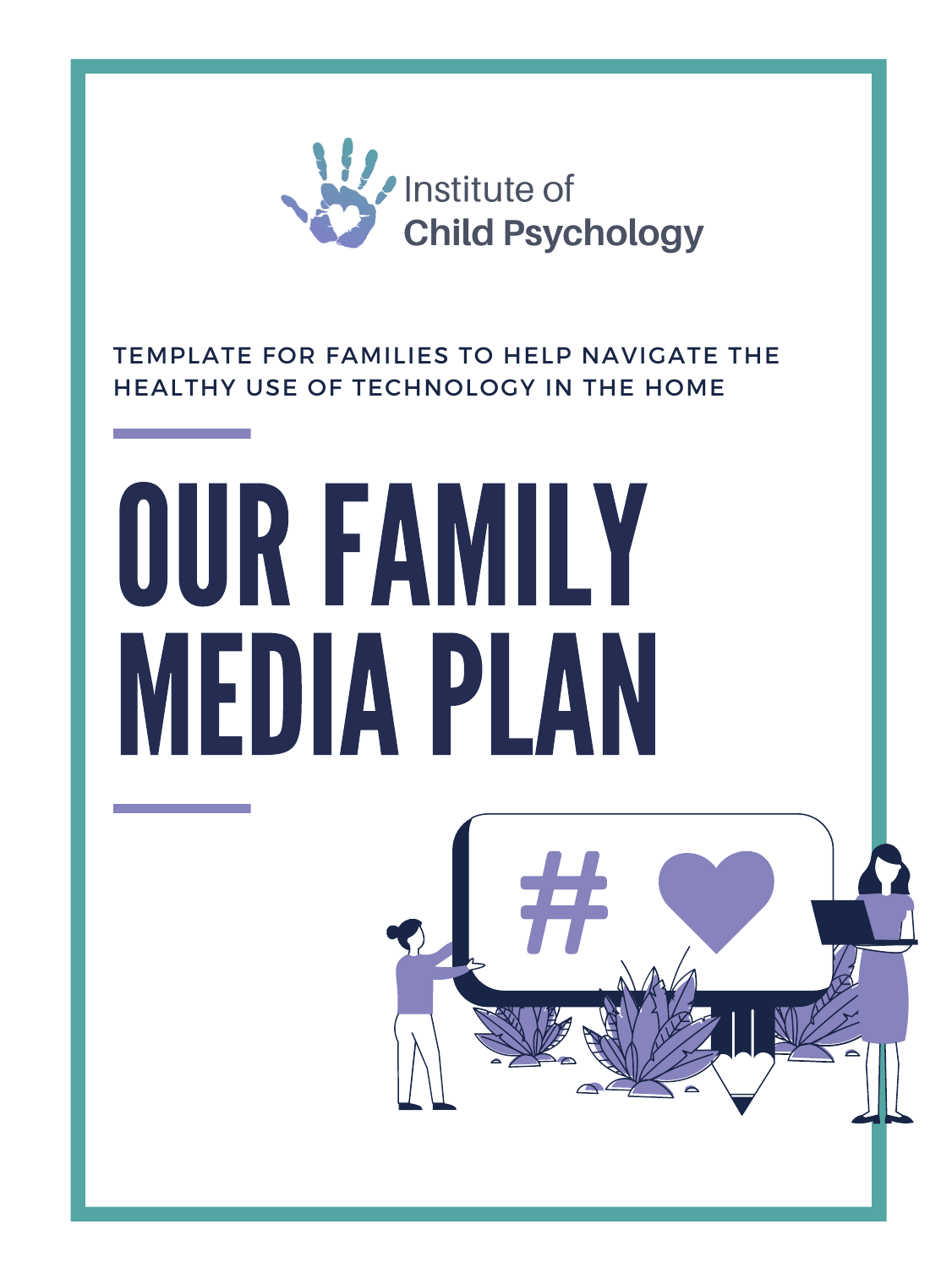This Family Media Plan is designed to meet the unique needs of your family. Under each heading, you will see a space to write in your plan. You may have a limit that applies for the whole family or you may have different limits depending on each person's developmental level.



Families are more likely to create long-lasting balance when meaning is anchored to how we prioritize time in a day. Our priorities may be guided by identifying values, activities, goals, or experiences.

This is what's important to our family :



Balancing academics, sport, passionate pursuits, connection, quiet time,"fill the bucket activities" and media usage is important to wellbeing. On some days, there may be more physical activity - on other days more screen time - the goal is to create ongoing, long-term balance. In our home, we will ensure that devices are only used after (examples may be once homework is completed, chores have been completed, or you have played outside):

Write down each family member's name and the commitment being made:

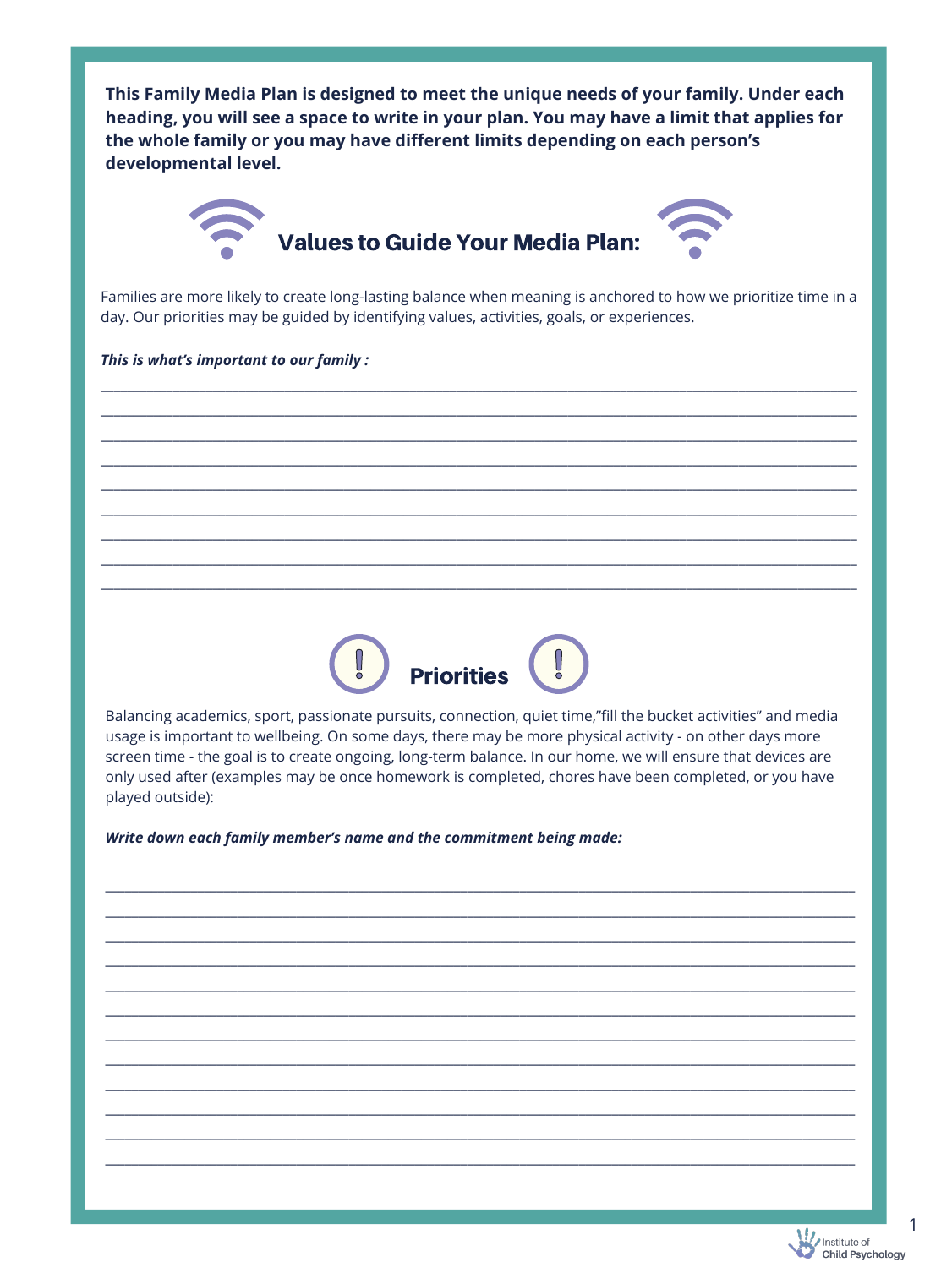The American Academy of Paediatrics recommends that children under the age of 18 months do not consume any media, children between 18 months and 2 years old only view high quality media, and children between 2- 5 years old only use screens for an hour per day. For older children, the recommendation is that families focus on a balanced media plan and that "screen time usage" is an ongoing discussion. It is highly recommended that families co-view and co-play when using media.

It is important to recognize that applying screen time limits will be more impactful if it applies to all members of the family (including the adults).

#### **In our home, we will allow up to:**





It is important to have screen-free zones within homes. Research shows that when bedrooms are screen-free that we are likely to sleep better and when phones stay out of eating areas we are likely to be more mindful of our eating habits. Some families create "calm nooks" which are tech-free areas dedicated to reading, colouring, and being creative.

 $\mathcal{L} = \{ \mathcal{L} = \{ \mathcal{L} = \mathcal{L} \} \cup \{ \mathcal{L} = \{ \mathcal{L} = \mathcal{L} \} \cup \{ \mathcal{L} = \{ \mathcal{L} = \mathcal{L} \} \cup \{ \mathcal{L} = \{ \mathcal{L} = \mathcal{L} \} \cup \{ \mathcal{L} = \{ \mathcal{L} = \mathcal{L} \} \cup \{ \mathcal{L} = \{ \mathcal{L} = \mathcal{L} \} \cup \{ \mathcal{L} = \{ \mathcal{L} = \mathcal{L} \} \cup \{ \mathcal{L} = \{ \mathcal{L}$ 

 $\mathcal{L} = \{ \mathcal{L} = \{ \mathcal{L} = \mathcal{L} \} \cup \{ \mathcal{L} = \{ \mathcal{L} = \mathcal{L} \} \cup \{ \mathcal{L} = \{ \mathcal{L} = \mathcal{L} \} \cup \{ \mathcal{L} = \{ \mathcal{L} = \mathcal{L} \} \cup \{ \mathcal{L} = \{ \mathcal{L} = \mathcal{L} \} \cup \{ \mathcal{L} = \{ \mathcal{L} = \mathcal{L} \} \cup \{ \mathcal{L} = \{ \mathcal{L} = \mathcal{L} \} \cup \{ \mathcal{L} = \{ \mathcal{L}$ 

 $\mathcal{L} = \{ \mathcal{L} = \{ \mathcal{L} = \mathcal{L} \} \cup \{ \mathcal{L} = \{ \mathcal{L} = \mathcal{L} \} \cup \{ \mathcal{L} = \{ \mathcal{L} = \mathcal{L} \} \cup \{ \mathcal{L} = \{ \mathcal{L} = \mathcal{L} \} \cup \{ \mathcal{L} = \{ \mathcal{L} = \mathcal{L} \} \cup \{ \mathcal{L} = \{ \mathcal{L} = \mathcal{L} \} \cup \{ \mathcal{L} = \{ \mathcal{L} = \mathcal{L} \} \cup \{ \mathcal{L} = \{ \mathcal{L}$ 

 $\mathcal{L} = \{ \mathcal{L} = \{ \mathcal{L} = \mathcal{L} \} \cup \{ \mathcal{L} = \{ \mathcal{L} = \mathcal{L} \} \cup \{ \mathcal{L} = \{ \mathcal{L} = \mathcal{L} \} \cup \{ \mathcal{L} = \{ \mathcal{L} = \mathcal{L} \} \cup \{ \mathcal{L} = \{ \mathcal{L} = \mathcal{L} \} \cup \{ \mathcal{L} = \{ \mathcal{L} = \mathcal{L} \} \cup \{ \mathcal{L} = \{ \mathcal{L} = \mathcal{L} \} \cup \{ \mathcal{L} = \{ \mathcal{L}$ 



#### **In our home, screen free zones include:**



2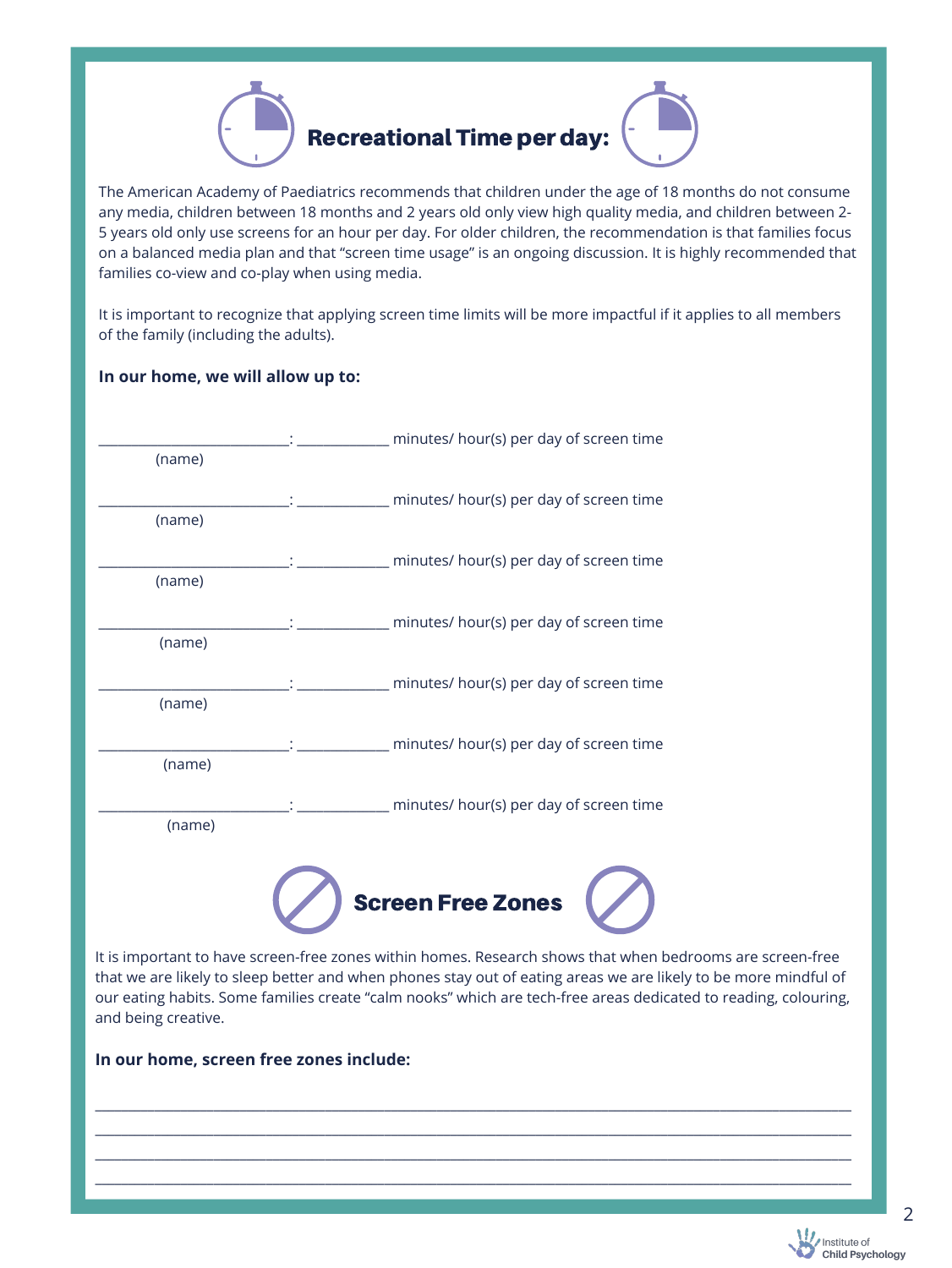It is recommended that all families have a "device curfew" time with phones that are charged overnight in a common area.

**In our home, devices will be turned off at an agreed upon time and charged in a designated place:**

| Designate place: ____ |             |
|-----------------------|-------------|
|                       |             |
|                       | curfew time |
| (name)                |             |
|                       | curfew time |
| (name)                |             |
|                       | curfew time |
| (name)                |             |
|                       | curfew time |





Positive outcomes are correlated with families that have ongoing conversations around media, screen time and balance. These conversations include digital safety and ways to interact online that promotes respectful communication, connection, and creativity.

*In our home, we commit to weekly "tech talks"*

*This will occur every \_\_\_\_\_\_\_\_\_\_\_\_\_\_\_\_\_\_\_\_\_\_\_\_\_\_\_\_ night.*



3